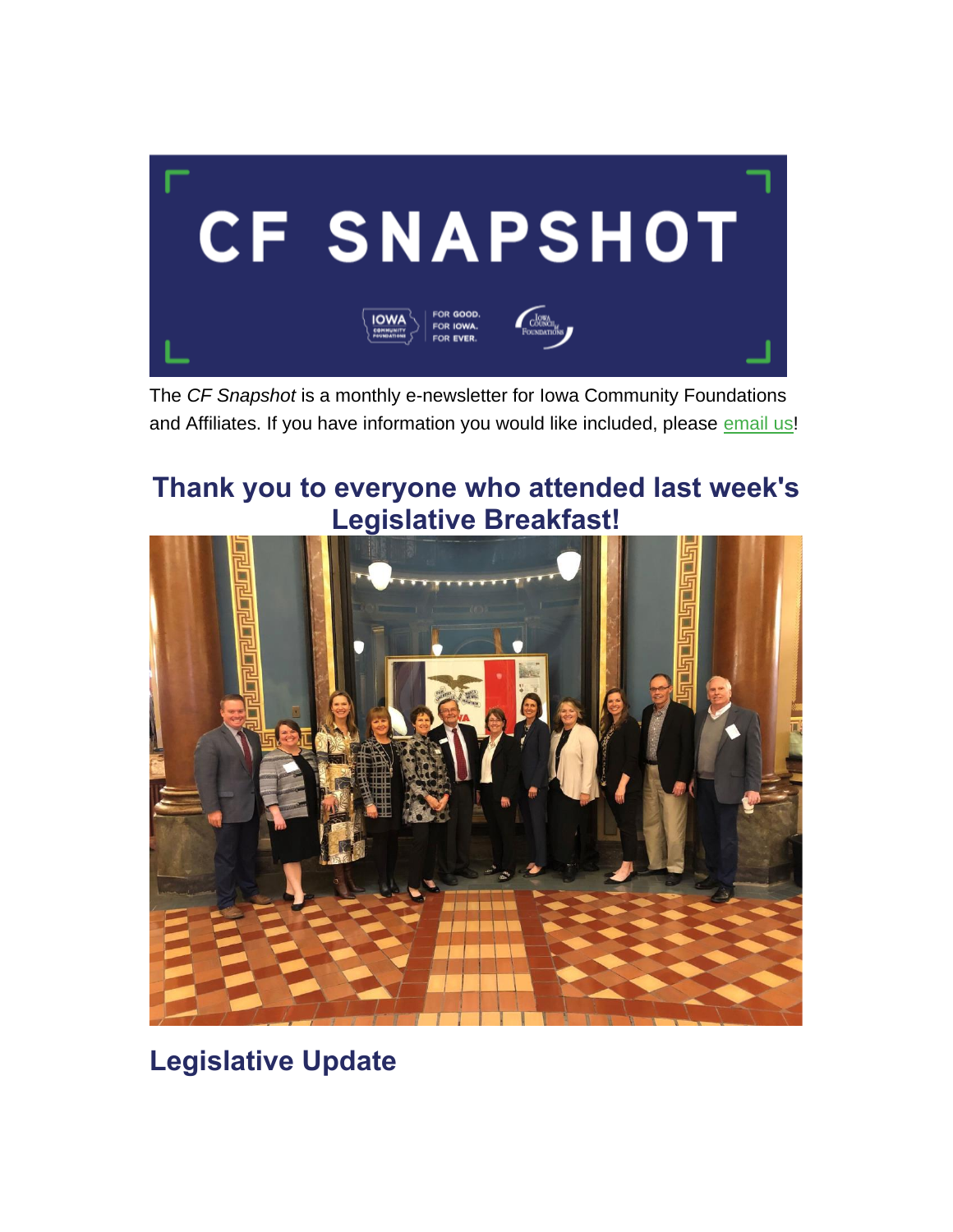[HF2566](https://www.legis.iowa.gov/legislation/BillBook?ga=89&ba=HF%202566) has been assigned to the Senate State Government Committee and will not advance further this session. However, there is an opportunity for the proposal to be added to a year-end bill. **Please contact your legislators** and encourage them to support legislation to direct sports wagering receipt funds to the County Endowment Fund Program. You can use this [CEFP Fact Sheet,](https://iowacounciloffoundations.org/wp-content/uploads/2022/03/CountyEndowFund_03_25_22.pdf) the [Legislative Talking Points](https://iowacounciloffoundations.org/wp-content/uploads/2022/03/2022-Legislative-Talking-Points-1.pdf) and [this year's CEFP Report](https://iowacounciloffoundations.org/wp-content/uploads/2022/02/2020-21_CEFP-annual-report.pdf) as resources.

# **Upcoming Trainings & Events**

### **Rural Equity Leadership Series**

*Hosted in partnership with the Community Foundation of Greater Dubuque* May 17, June 14, and July 12 | 10 – 11:30 am | Zoom

Leaders in Iowa know the importance of making their communities welcoming and inclusive places to live, work, raise families and retire. Successful communities understand that centering equity in these conversations ensures that reality for all Iowans and newcomers. Census data tells us that demographics in Iowa are shifting, and we must adapt and evolve as our communities change.

Understanding rural equity and leading racial equity conversations in rural Iowa is good, important and sometimes challenging work. Leaders have been asking us questions like:

- Where do we start? What language do we use?
- How do we support newcomers and diverse populations in our rural towns?
- How do we lead these conversations with business and community partners?

If you've been asking these questions, this three-part series is for you! These interactive conversations will give rural Iowa leaders knowledge and tools to apply in their work. The series will equip leaders to bring their communities/ counties together around what they love most about their unique place and the people who call it home.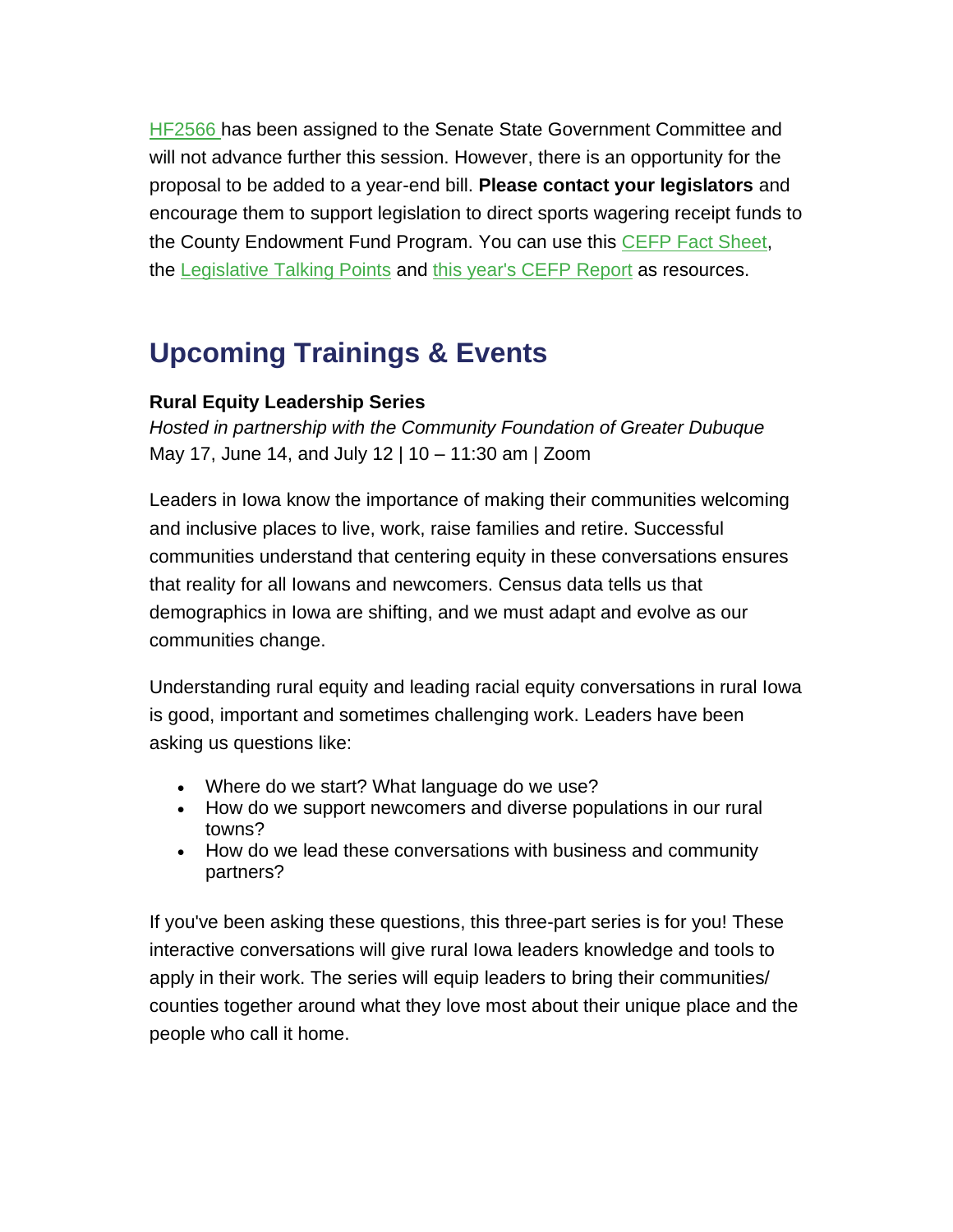This series will create a network of regional leaders committed to rural equity who will continue to be allies for each other, as we collectively build bridges and learn to communicate across cultures in rural Iowa. We will use tools developed for the Community Heart & Soul® process that are designed to do meaningful community engagement work in small, rural towns. The tools involve all voices and bring people together around the things that matter most. We hope you will join us - and consider inviting a colleague or fellow community leader to participate with you as well!

### **[Learn More and Register](https://icof.wildapricot.org/event-4669692)**

#### **Cybersecurity Training**

*Hosted in partnership with Twin State Technical Services* April 27 | 10 – 11 am | Zoom

The Iowa Council of Foundations has been doing our own work in this area and have learned a lot -- there was so much we didn't know that we didn't know! We wanted to bring this introductory training to our members and Iowa community foundations to help raise awareness and answer your questions about where to start with cybersecurity.

### **[Learn More and Register](https://icof.wildapricot.org/event-4720722)**

### **Peer Learning Circle: Other Duties as Assigned**

May 4 | 10 – 11 am | Zoom

An important part of any conference event is the networking and conversations that take place between conference participants. This has always been noted as a highlight for Connect Conference participants in the past. To continue these conversations and opportunities to learn from one another in a virtual format, the Peer Learning Circles (PLC) are sessions designed to gather and discuss topics and ideas of interest to participants. These conversations will provide an opportunity for you to pose questions to your peers at other community foundations throughout Iowa.

This particular PLC is designed to focus on "other duties as assigned" and is strategically scheduled one week after our cybersecurity conversation. This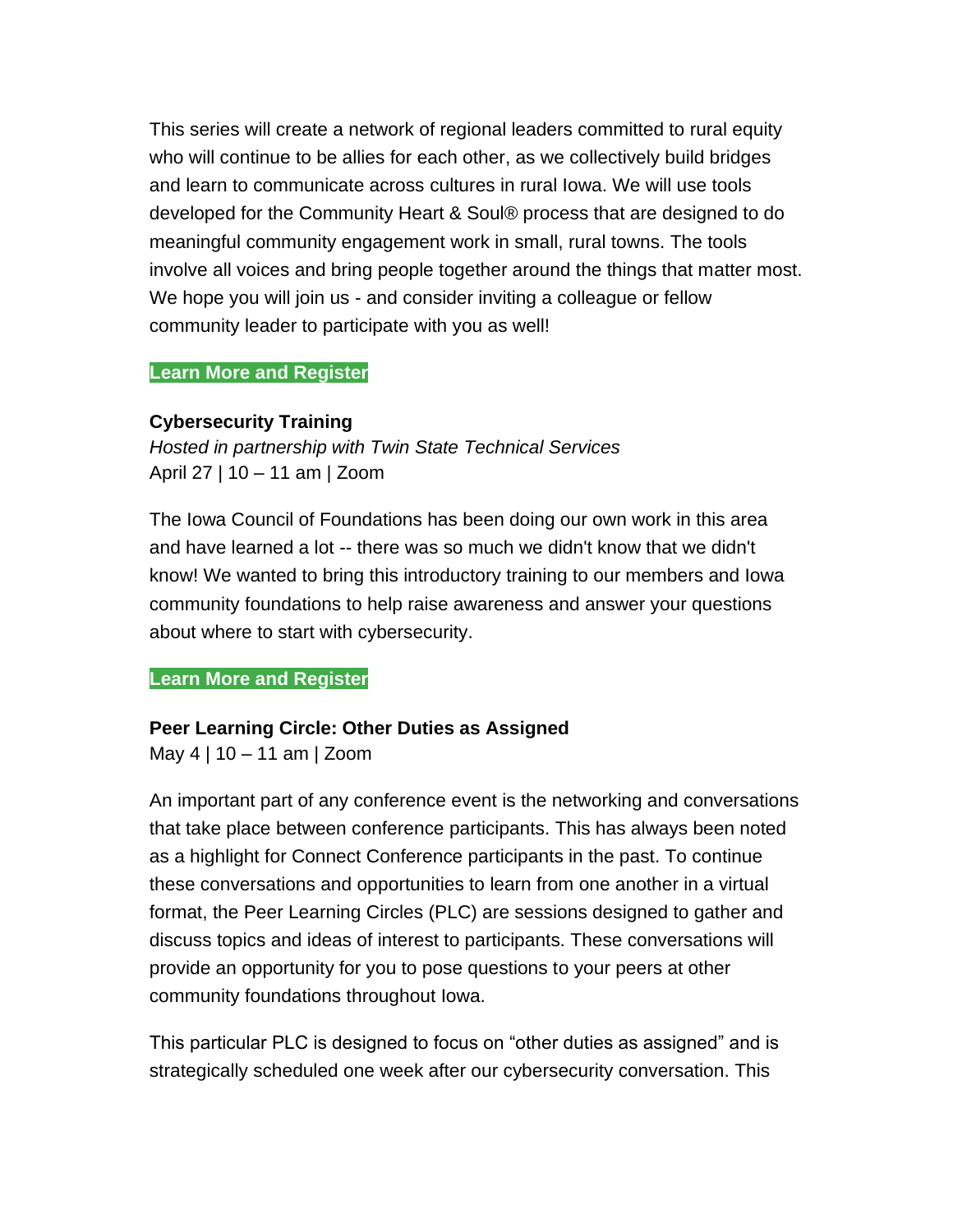session is for people who are responsible for the following, common "other duties as assigned" tasks in your organization: human resources, cybersecurity, technology, etc. Please let us know on your registration form if there are other topics you'd like to discuss.

Iowa Council of Foundations staff will monitor the conversations and you will be asked to submit questions in advance to help guide the conversation.

**[Learn More and Register](https://icof.wildapricot.org/event-4588829)**

## **CF Stories Blog**

This month, Laura Riordan Berardi, ICoF Administrative & Communications Coordinator, shares the importance of investing in cybersecurity and her experiences implementing better protocols at ICoF.

**[Read the blog here!](https://iowacounciloffoundations.org/category/cfstories/)**

### **Peer Pointers**

*This section of the CF Snapshot features short descriptions of positive work happening at community foundations and affiliates across Iowa. If you'd like more information about these topics, please [contact Jenna.](mailto:jmanders@iowacounciloffoundations.org)*

The **[Community Foundation of Greater Des Moines](https://www.desmoinesfoundation.org/affiliates)** recently highlighted the impact three of their affiliates are making through grantmaking:

- The **[Clay County Community Foundation](https://www.youtube.com/watch?v=zg3Hhnz7oEE)** advisory board revamped their grant process, looking at their application, guidelines, and priorities. They decided to utilize their endowment to expand their reach to larger projects in order to spur greater impact.
- The **[Guthrie County Community Foundation](https://www.youtube.com/watch?v=PiIL7gQqUEg)** simplified the grant application down to the basics. They now have a one-page [application](https://t.e2ma.net/click/q3cbdh/ms52zj/qzt5crb) for requests under \$10,000 and a [full-length application](https://t.e2ma.net/click/q3cbdh/ms52zj/6ru5crb) for requests of \$10,000 and above.
- The **[Humboldt County Community Foundation](https://www.youtube.com/watch?v=ziS7U_pZcWA)** advisory board was looking for ways to maximize their dollars to create an impact for larger cost, larger impact projects. They started offering Challenge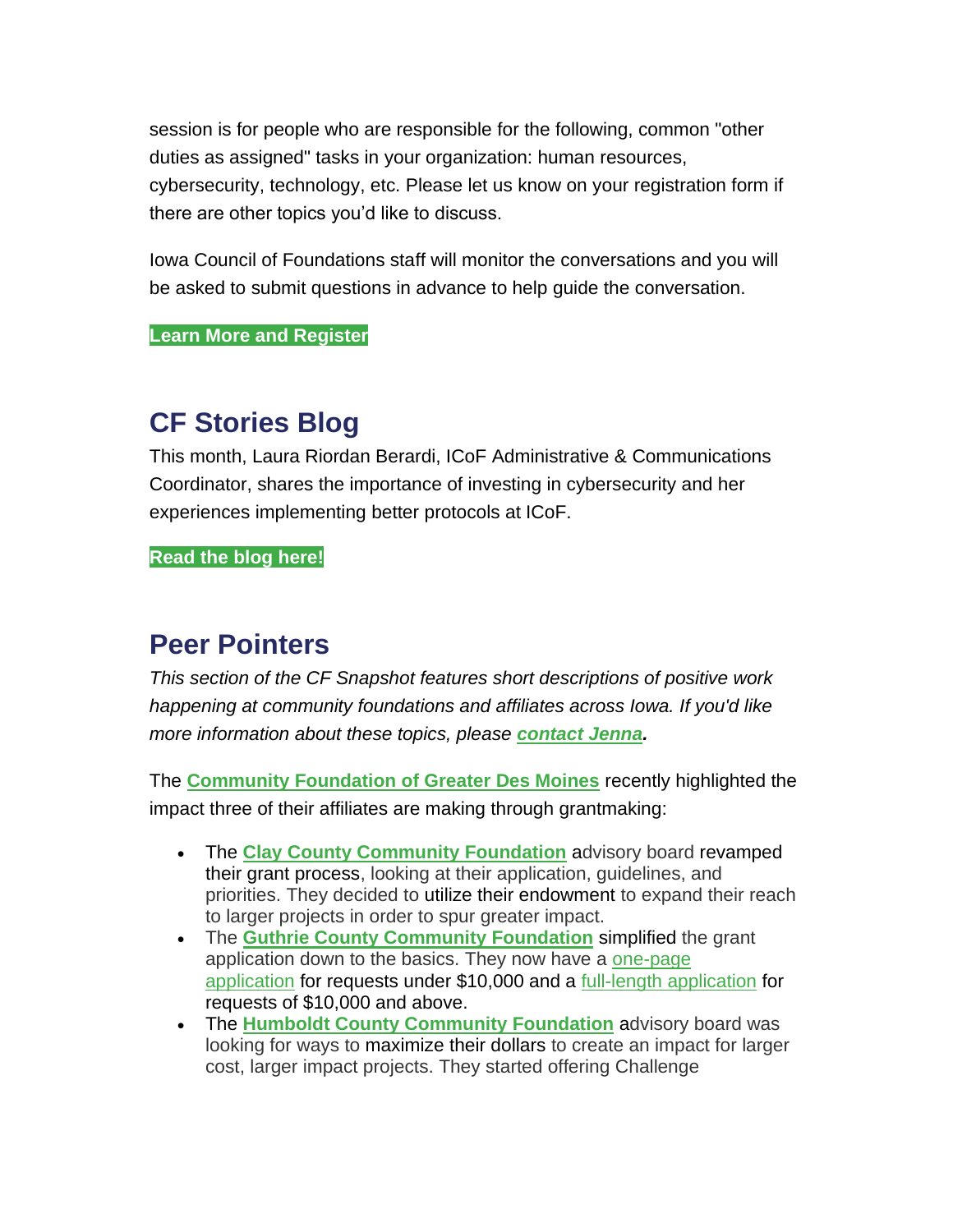Grants, with a dollar for dollar match up to \$50,000 and challenged community members to partner with them to get involved in making these large projects a reality.

Be sure to check out [ICoF's Guide to Effective Grantmaking](https://iowacounciloffoundations.org/wp-content/uploads/2018/10/FINAL-Guide2Grantmaking_SinglePgs.pdf) for additional ideas!

# **Colleague Inquiry**

*Do you have a question for your philanthropy colleagues? Please [let us](mailto:info@iowacounciloffoundations.org?subject=Colleague%20Inquiry%20Request)  [know](mailto:info@iowacounciloffoundations.org?subject=Colleague%20Inquiry%20Request) and we will compile responses and resources from your peers across the state.*

**[Archived Colleague Inquiries](https://iowacounciloffoundations.org/community-foundation-resources-colleague-inquiries/)**

## **Community Foundations in the News**

**[Community Foundation of Greater Muscatine](https://muscatinejournal.com/muscatine/news/local/community-foundation-of-greater-muscatine-introduces-new-mulberry-health-clinic-facilities/article_28df0c84-d7d0-5334-bca6-0b9dcb57e86b.html)** introduced plans for the new Mulberry Health Clinic Facilities

**[Community Foundation of Marshall County's](https://www.timesrepublican.com/news/todays-news/2022/03/community-foundation-student-philanthropy-groups-award-25-grants/) youth philanthropy group** awards 25 grants

**[Pottawattamie County Community Foundation](https://nonpareilonline.com/news/local/family-inc-and-partners-work-to-keep-little-toes-warm-this-winter/article_d4e27838-8092-11ec-83ea-9fa055363bc6.html#tracking-source=home-top-story)** donor advised fund helped keep toes warm this winter

## **Articles & Items of Interest**

**Career Center Postings**

The following community foundation positions have been posted:

**Program Officer** Greater Cedar Rapids Community Foundation *Full-time | Cedar Rapids, IA*